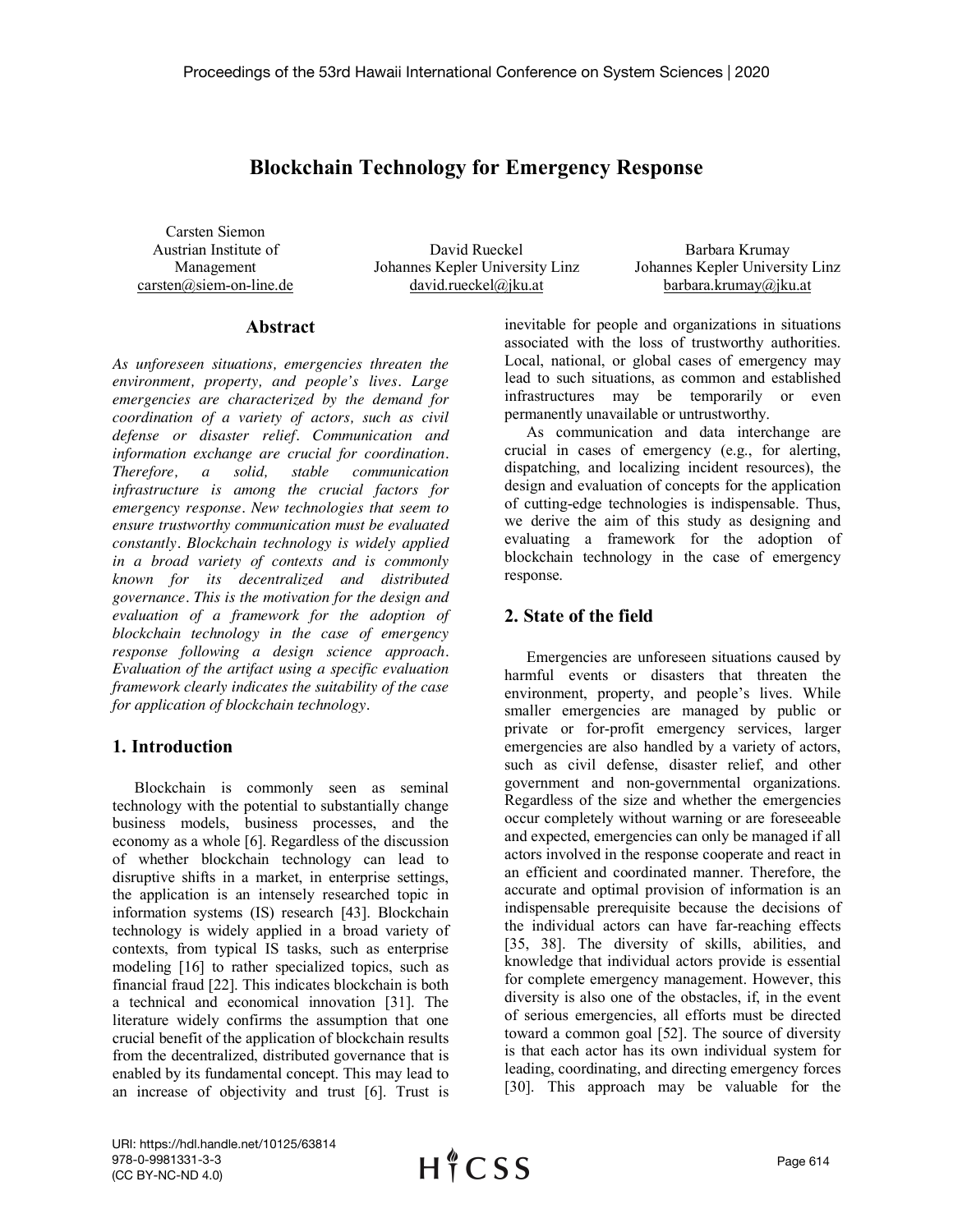individual actor, but it leads to considerable drawbacks in the cooperating and networked operation of command and control center systems [36]. Accurate, accessible, and timely information is essential for the coordination of emergencies. For an effective response, the actors share their information at strategic, tactical, and operational levels. In concrete terms, information on the number of victims and their injuries along with important status information, such as the availability of incident forces and incident resources, is shared. Whereby, during the emergency, the status and configuration of a multitude of elements can change in a highly dynamic manner [7, 27]. In addition, emergencies always have a geographical reference. Accordingly, actors use geo-IS for fast and reliable visualization of situational information before, during, and after the emergency [30, 55]. To assess the situation and make informed decisions, actors must process a large amount of geographical information based on shared location maps. This helps to effectively develop a collective situation awareness [9, 42].

To coordinate emergencies, for decades, voice communication, analog mobile radios, and paper processes have been used. These methods are robust, but no longer meet today's requirements. New services and applications are enabled by emerging and already-established digital standards. These must be carefully checked for interoperability and robustness [1]. Interoperability demands closely coordinated processes and activities for operation and communication, and must equally address the political, legal, semantic, organizational, and technical levels [2, 29]. The cooperation between the involved actors is highly determined by legal regulations regarding notification and documentation duties [42] on top of technical aspects. Communication functions must be provided in very challenging and complex environments. The effects of catastrophic events often impair and destroy critical infrastructures, such as energy and communications [5, 7]. In the context of emergency response, hastily formed relief networks have a shared information and communication space in which the different communities implement, plan, and commit themselves to specific operations [47].

In addition, visual information in shared information spaces improves communication efficiency and increases the knowledge of the task structure and the situational awareness, especially when solving complex problems [28, 42]. However, cooperation in emergencies also means that individual organizations share their resources and subordinate their individual objectives to a common predominant goal. If monitoring functions are not to

become an administrative burden, a high degree of trust is required [49]. Therefore, a crucial precondition for an interpersonal and interorganizational information exchange and cooperation is trust. Thus, the information providers in an interorganizational network will not exchange their messages without guarantee of classical information security features [25, 29, 47].

The literature on interoperability solutions in emergency management shows that distributed database technologies are used to increase availability. In combination with peer-to-peer network technologies, a distributed and scalable information space is created in which the workload and redundancy are equally configurable [1, 52]. However, the approaches do not consider how to add ad hoc new actors with their incident forces and incident resources into the interoperability systems and how to build and sustain trust between all participants. A blockchain is basically a distributed database of data records and, accordingly, a decentralized data structure [10, 12]. The blockchain technology combines several existing technologies, such as distributed ledger technology, public key encryption, hashing, and consensus protocols [46]. Technically, a regularly synchronized copy of the entire database is stored on each node of the blockchain peer-to-peer network. The database itself is organized into smaller timestamped datasets, called blocks, containing header data and multiple transactions. Whereby each block header contains a hash value of the previous block, a hash value of the included transactions as well as a random number. By referencing the hash value of the previous block, a chain of blocks is formed. Since changing a block also changes its hash value, this concept ensures the integrity of the entire blockchain back to the first block in the chain. As a result, hashing can be used by all participants to transparently verify the integrity of the entire blockchain [11, 39, 53]. By using asymmetric encryption, the attribute's authentication, integrity, and non-repudiation are added to the blockchain network [33].

Until the advent of blockchain technology ledgers always remained centralized [13]. For decentralization and distribution of the ledger various distributed consensus mechanisms have been developed with different advantages and disadvantages in terms of transaction speed, energy efficiency, scalability, immutability, and tamper resistance, depending on the selected access model to the blockchain network [31, 50]. As a specific technology for digital currencies, the blockchain solves the problem of double spending in peer-topeer networks [37]. As a general technology, the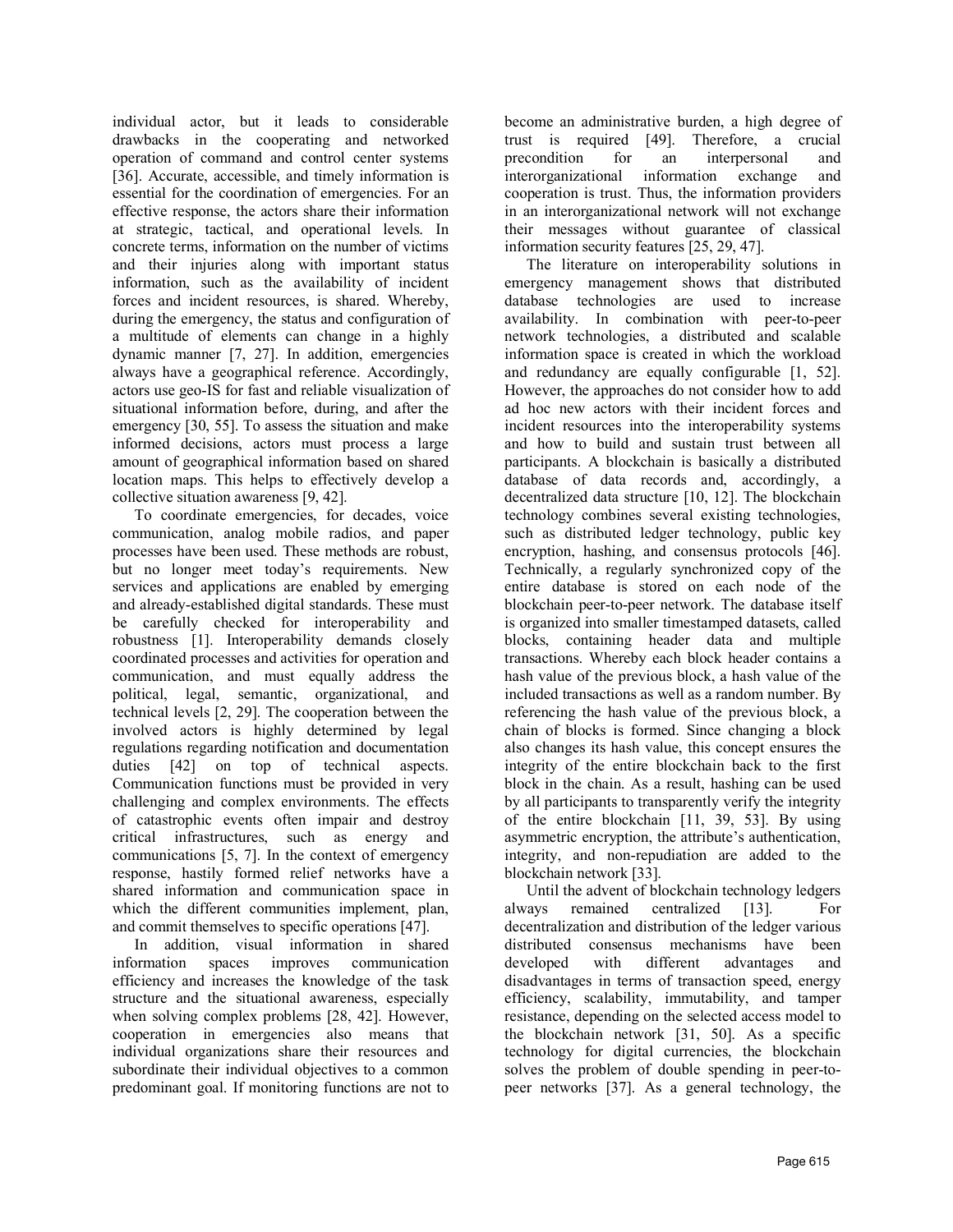blockchain is a disruptive technology and enables plentiful applications that could affect the entire economy [23, 33]. With the blockchain, new forms of distributed software architectures can be developed [46]. By eliminating the constant need for actively mediated data synchronization and competing access control, the blockchain provides efficiency gains for enterprise and industrial systems based on existing structures. Furthermore, the blockchain is a censorship and tamper-proofed digital and distributed platform with the ability to establish trust without intermediaries [19]. As a decentralized technology, the blockchain enables distributed autonomous organizations (DAO) and distributed collaborative organizations (DCO) via smart contracts [13]. If the blockchain technology unfolds the expectations placed in it, the technology can create a new level of objectivity and trust in a decentralized digital world, where no one has the full control and power to deceive others or to manipulate past or current events [6]. As a specific technology for digital currencies, the blockchain implements a simple replicated state machine model that moves virtual coins from one address to another [14].

Today's blockchains integrate user-defined states and Turing complete state machine models [24] that can solve any general purpose problem. Generally, today's blockchains are distributed and highly configurable application platforms, including adjustable consensus mechanisms on top of digital smart contracts, which are programmed in high-level languages and executed inside containers on all nodes of the network [14, 24]. The structure of the blockchain has two significant benefits. All questions regarding error tolerance and parallelism are contained in the consensus protocol, and any type of data structure can be implemented regardless of its complexity [19]. According to Brewer's theorem, a distributed data structure can only guarantee two of the three properties at the same time: "consistency," "availability," and "partition tolerance" [17]. Thus, the different configurations and in high level languages programmed smart contracts define not only the layout of the blockchain but also the integration possibilities and application options. Different configurations can enable the blockchain to interact with other blockchains and with third-party systems [46]. As far as the literature is concerned, blockchain technology seems to be a promising solution to overcome the challenges in emergency response.

Even though this assumption can be derived, the application of blockchain technology in emergency response is – to the best of our knowledge - rarely discussed in IS scientific literature.

## **3. Methodology**

As the aim of this study is to provide a framework for adopting blockchain technology for emergency response, we developed a corresponding artifact. The artifact development relies on a design science research (DSR) approach [18, 21, 41].

Following the idea of a rigorous application of DSR, we first determine the problem relevance and further adhere to the design as a search process and as an artifact [20]. Next, a decent evaluation of the design leads to the final artifact, which contributes to the research and to the application in the real world [20]. The developed artifact (framework) is tested regarding validity, utility, and reliability [21]. The development of the artifact itself is based on the six steps of Peffers et al. [41] and integrates different sources for design, development, testing, evaluation, and iterations, as shown in other DSR studies [3, 8].



#### **Figure 1. Steps in DSR based on [41] and sources used to inform steps 1–5**

We describe the problem definition and objectives first, followed by the design and development process, as suggested by Gregor and Hevner [18]. After this, the artifact is described in detail. Figure 1describes the use of data sources in the DSR process (steps 1 to 5) according to Peffers et al. [41].

### **3.1 Problem identification, motivation, and objectives for solution**

An artifact (as defined in DSR) by its nature solves real-world problems, in particular fulfilling business needs, and is based on a solid theoretical foundation and correctly applied research methods [21]. In this study, the artifact resembles a framework demonstrating how blockchain technology can be applied in emergency response. Emergency response means reacting quickly and reliably in situations provoked by unforeseen events, which threaten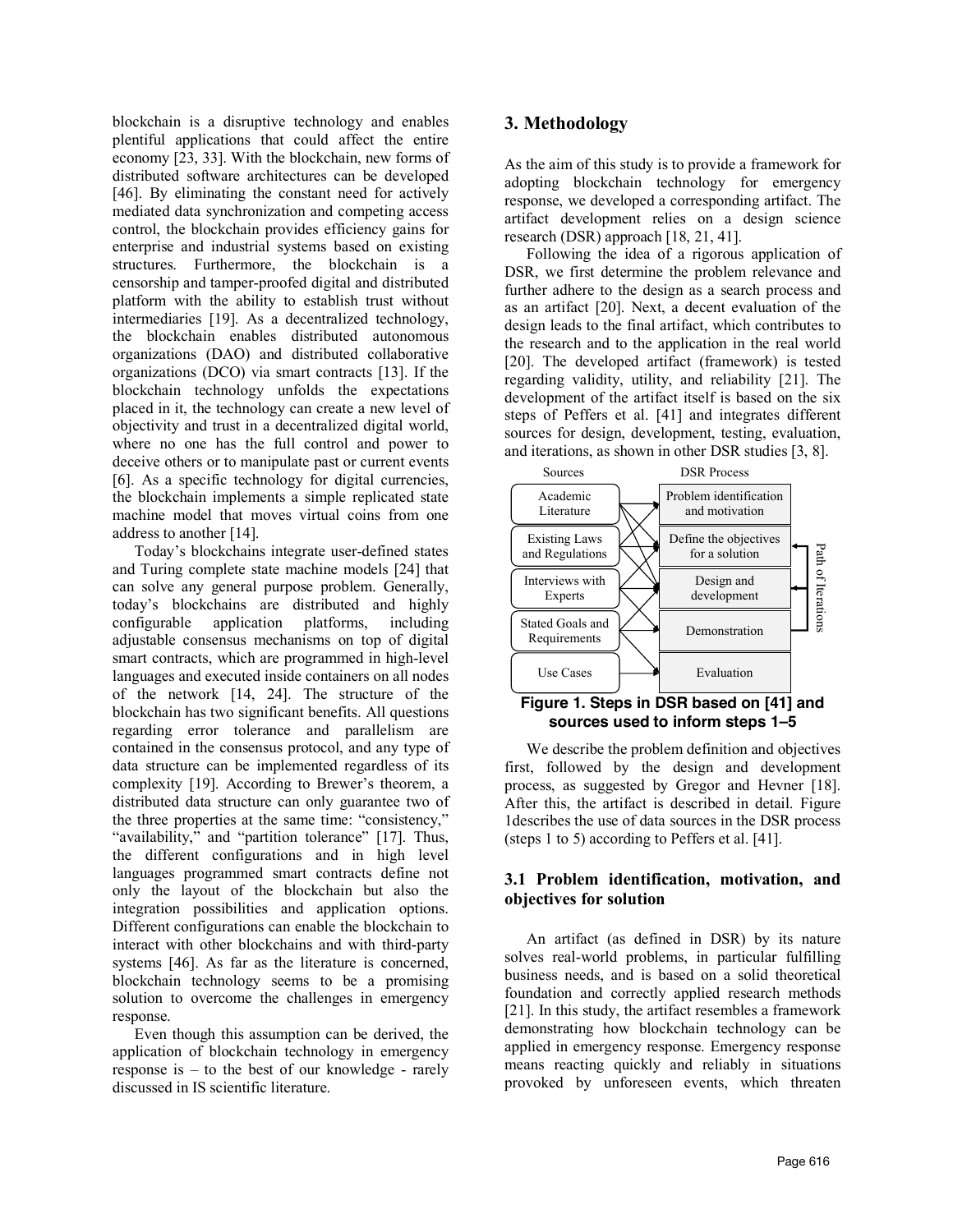environment, property, and people's lives [52]. According to the literature, an appropriate emergency response is influenced by the severity of the event and the skills and knowledge of the people involved [52]. However, other factors, such as the coordination between emergency response teams with different IS installed, the heterogeneity of the data, and the affected or destroyed infrastructure, may complicate the situation [48, 52]. Although technology is already in use to support emergency response, in particular in the dispatch center, cooperation and coordination in an emergency situation require high availability, which can be established via distributed databases and peer-to-peer networks [1, 52]. A more current approach of distributed information provision is the blockchain technology, based on the idea of a distributed ledger [19]. The objective of the artifact presented in this study is to show how blockchain technology can be used for emergency response to overcome limiting factors, such as the incompleteness of information and data heterogeneity, to name just a few.

### **3.2 Artifact design and development**

Based on problem relevance and the general defined objectives, information was drawn from the academic literature, existing laws and regulations, and interviews with experts to gain new insight for design and development. In addition, requirements engineering – often used in software development – was applied to further structure the approach, particularly the results from the interviews. For the semi-structured interviews with experts, an interview guideline was developed, covering the technical and functional aspects. All interviews were recorded, transcribed, and analyzed based on a content analysis approach, relying on coding techniques (open coding and axial coding), as proposed for the grounded theory approach [45]. Experts were defined as people having expert knowledge in the corresponding field, long-term experience in emergency response, and practical knowledge regarding technical issues related to collaboration and coordination. Therefore, we approached a fire department in a city (approx. 750,000 inhabitants) in central Europe. The fire department consists of about 1,200 employees and is among the six biggest fire departments in the country. All five interviewees are related to this fire brigade on various hierarchical levels (see Table 1). All interviews were conducted in a calm, neutral environment. The average interview time was 50 min. One follow-up interview was conducted with I4 to clarify some information, which lasted about 30 min.

| No             | Job Title                        | In Job  |
|----------------|----------------------------------|---------|
|                |                                  | (since) |
| I <sub>1</sub> | Chief of Department              | 1993    |
|                | Fire & Rescue Service            |         |
| 12             | <b>Chief Information Officer</b> | 2009    |
| 13             | Chief of Emergency Service       | 2010    |
|                | Command                          |         |
| I <sub>4</sub> | Supervisor of Central Dispatch   | 1994    |
|                | Center                           |         |
| 15             | Chief of Disaster Prevention &   | 2008    |
|                | Planning Section                 |         |

Since in-depth blockchain knowledge could not be assumed among the experts, the interview started with a general introduction, presenting the basics of blockchain technology. To achieve trust and acceptance for the technology, this part endorsed blockchain technology as a solid, valid, and stable approach to improve certain issues evolving from the current technologies in emergency response. This was necessary to ensure that the interviewees did not repudiate the technology but perceived it as a possible solution. In general, the interviews revealed different goals and requirements regarding IS related to emergency response. Besides the technological and functional aspects, organizational (e.g., stakeholders in general, partners, internal communication, interfaces, and overlaps) aspects were mentioned. In addition, they addressed issues, such as not having a leading system (information must be collected via phone), chronological documentation of events (to avoid manipulation of timestamps and acknowledgment), missing validity check of information ("I would rather work with incomplete information compared to invalid information" I3), the possibility to address a specific node (e.g., specialized forces for earthquakes) in the communication network, and standardized communication policies (syntax and semantics). Furthermore, topics such as privacy, confidentiality, and integrity of data were mentioned. One interviewee (I5) referred to the usability and urge to have a standardized and intuitive design of the graphical user interface to increase acceptance. However, all interviewees agreed that "one system for all organizations involved is not possible" (I2), as the organizations already have invested in systems. Therefore, having interoperability in terms of the exchange of information among various platforms and systems has been expressed as a principal issue. Interoperability consequently means access from everywhere that is independent of a specific system or platform. Although not discussed in the interviews in-depth, geo-positioning is among the critical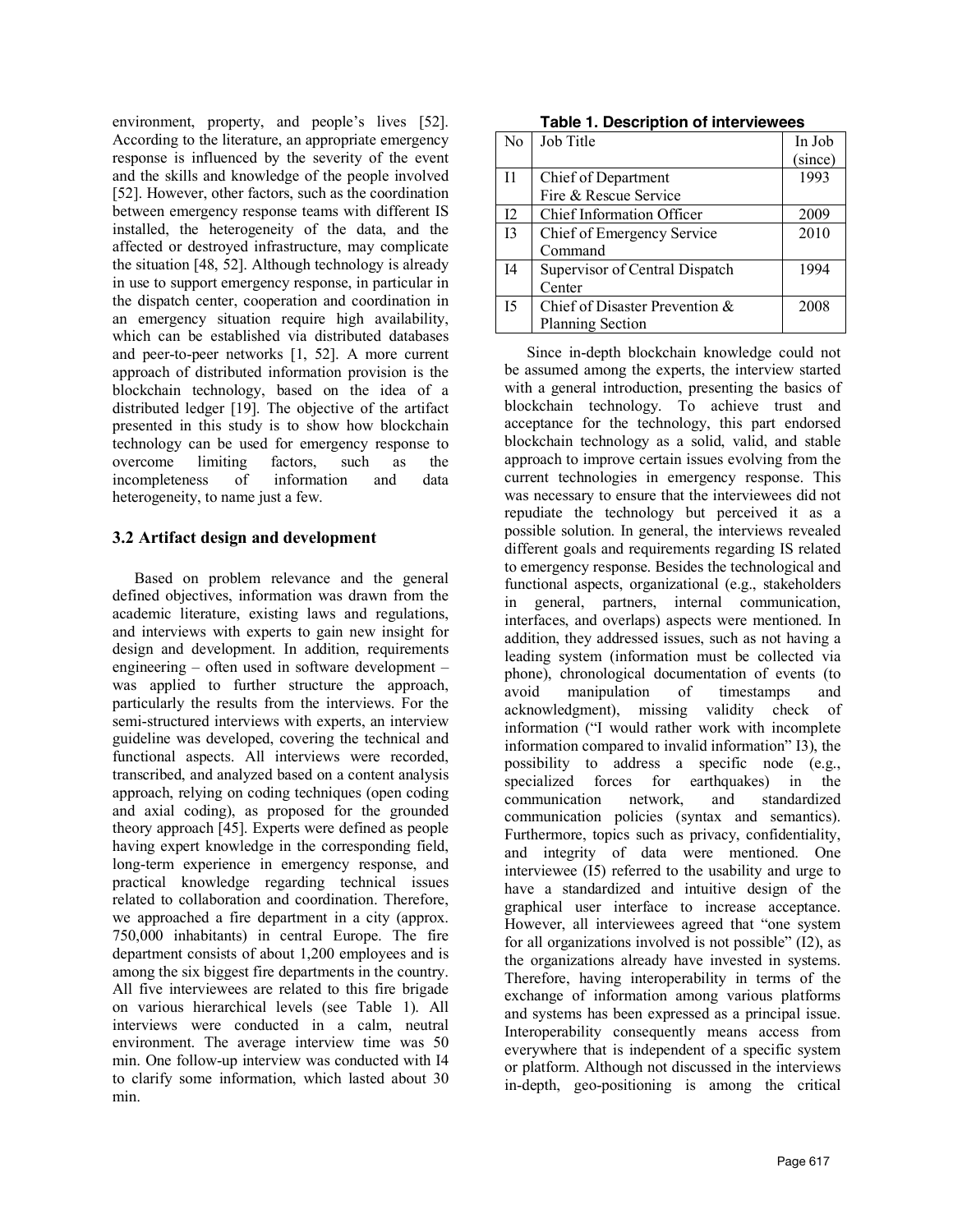requirements for a solid emergency response. These organizational issues strongly influence technological and functional requirements and goals. Based on the interviews and the literature, five goals have been defined. Goal 1 (G1) states that a solution must support intra-organizational and interorganizational interoperability and must be also suitable for the seamless integration of all necessary communication partners beyond the boundaries of federalism (G1.1). Furthermore, the solution must consider that the individual partners use different management structures and that the organizational and professional cultures of the distinct emergency organizations differ (G1.2). Goal 2 (G2) defines the exchange of geospatial data for the purpose of semiautomated dispatching and alerting of incident equipment from partners (G.2.1) and the broadcast of general requirement requests to the community to cover the need for additional resources (G2.2). Goal 3 (G3) targets the exchange of incident and situation information on the damage event and damage defense in the emergency scene (G3.1), the spatial management of areas like mission, staging, and collecting or assembling areas (G3.2), and the personal data (G3.3) with the objective to develop a collective unambiguous situational awareness (G3.4). Goal 4 (G4) covers the automation of communication between partners with the objectives to increase the speed of information processing in the command and control center (G4.1), to reduce the information gaps between actual situations and the information at hand (G4.2), and to increase human resources for coordinating situations and scenes of incidents (G4.3). Finally, Goal 5 (G5) targets the establishment of a crisis-proof, failsafe, and trustworthy solution for interorganizational collaboration, which is applicable for all types of incidents (G5.1), including for major emergencies (G5.2) with the ability to exchange confidential information (G5.3), for planning and obligation (G5.4), for legally binding liabilities (G5.5), for considering the vertical and horizontal separation of powers (G5.6), and for creating data and information that can be used before a court (G5.7). In addition, six technical and functional requirements were elaborated. Requirement 1 (R1) covers an interface solution between command and control center systems to establish interoperability, including identity and access management (R1.1), appropriate scalability (R1.2), and the speed of the transaction  $(R1.3)$ . Requirement 2  $(R2)$  targets control of the information flow, addressing specific participants (R2.1) and establishing information channels between interorganizational and intraorganizational participants (R2.2). Requirement 3 (R3) describes the exchange and storage of information that is characterized by high availability (R3.1); is encrypted, consistent, and robust against manipulation (R3.2); is time stamped, documented, and recorded (R3.3); and is legally compliant (R3.4). Requirement 4 (R4) covers the exchange of information with geospatial objects (i.e., context information (R4.1), status messages (coded or plain) (R4.2), or remote orders (coded or plain) (R4.3)). Requirement 5 (R5) includes an information exchange with geospatial references for dispatching and alerting incident forces and incident resources, transmission of the unique individual short subscriber identity (ISSI) of the European TETRA digital radio system (R5.1), transmission of national radio status codes to determine the incident resource availability (R5.2), and transmission of additional characterizing information on the incident resources (R5.3). Requirement 6 (R6) defines the integration in existing systems and processes of the command and control center systems in detail, including the specific consensus mechanisms for sending and answering a dispatch request (R6.1), for requesting and delivering operating resources (R6.2), for automated and manual sending of geospatial information objects (R6.3), for confirmation of received messages (R6.4), for sending a read receipt (R6.5), and for active information regarding information receipt (R6.6). Goals and requirements were used to develop the artifact iteratively, which is described in detail in the next section. The framework was evaluated based on an evaluation scheme [32] and use cases. More details regarding the evaluation are described in Section 4.2, "Evaluation."

# **4. Framework**

The result of the structured DSR process is a framework for the application of blockchain technology in emergency response derived from the stated goals and requirements. The achievement of the goals and fulfillment of the requirements are documented within the description of the framework. Furthermore, the findings of the evaluation of the artifact are described again according to the stated goals and requirements.

### **4.1 Framework description**

The proposed framework connects existing command and control centers (C2s). C2s usually operate an application architecture (application servers and mechanisms), databases, and a user interface to interact. The C2s (nodes) use a defined communication interface to interact using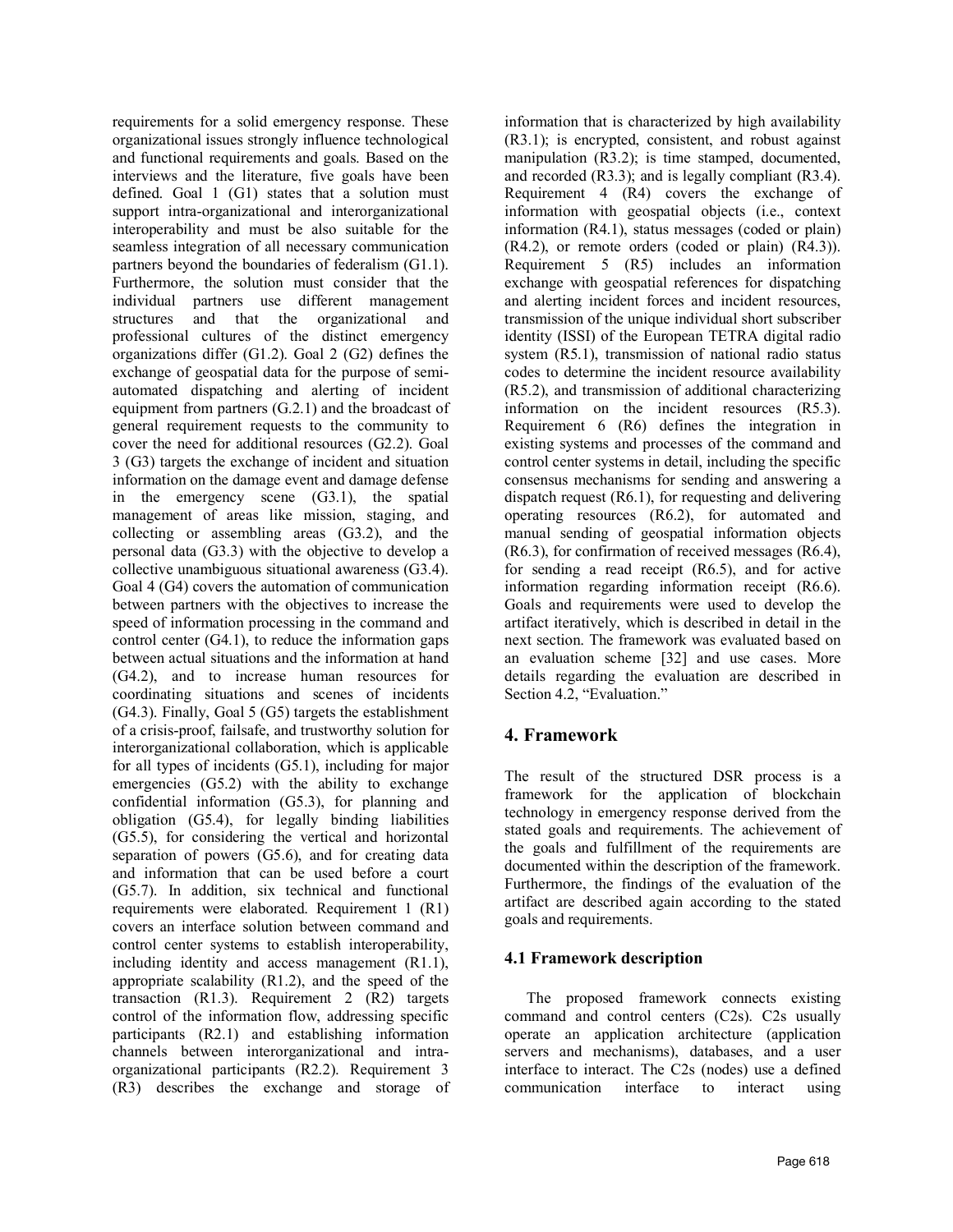blockchains, which means achieving goals G4 and G5 with respect to efficiency. Resulting from the nature of the blockchain technology, this basic design even fulfills requirements R1, R3, and R6, [10]. Requirement R1.1 for identity and access management can be met by the application of asynchronous encryption [11] or by a specific governance (set up by the operator), in this case of a private blockchain [46]. The encryption method (e.g., using a public key [11]) can also be used to identify and address the node (R2.1). Scalability and transaction speed (R1.2 and R1.3) are interdependent. The number of transactions is limited by the size of the block, and a new block can only be added after the validity is granted by another node [39, 50]. Thus, scalability is limited by the number of transactions (number of blocks) and the associated validation process. According to R1.2 and R1.3, this must be harmonized with the number of accepted nodes [46] within one network. To fulfill requirement R2.2, the term information channel is used synonymously with the term blockchain, as every blockchain is interpreted as an information channel with a certain task. In this case, these channels are "Inform & Record," "Incident Resources," and "Geo-Objects." Each blockchain must communicate with a nonblockchain architecture, in this case, the C2's communication interface (R1). Blockchain technologies can be both interoperable and intraoperable [46]. To meet the demand for high availability according to information interchange and storage (R3.1 and G5), the blockchain infrastructure must follow a non-monolithic design. In addition, the network infrastructure must be decentralized and independent from a common global network node list. As consensus mechanisms vary in (energy) efficiency [34] and catastrophic events often harm the energy supplying the infrastructure [5], simple yet useful mechanisms (e.g. "proof of authority" [51]), must be established. They allow blocks to be solely added by trustworthy C2s (G5 and R3.1). These nodes must be associated clearly to a certain entity in reality. This also supports requirement R3.2, especially because traceability and verifiability [51] are granted by consensus mechanisms. All transactions and events taking place among the nodes are saved within the distributed ledger [10]. Integrity is granted due to hash functions and the chaining of the blocks [39]. The requirement of transparency concerning the time sequence (R3.3) is also fulfilled, as the headers of the blocks show timestamps on all transactions [11]. Combined with the fact that blocks cannot be deleted, this leads to a gapless chronology of all events and transactions. The interchange of data on incident vehicles (R5) and geo-objects (geospatial

objects; R4) in blockchain technology is doubtlessly applicable, as  $(R1)$  to  $(R3)$  are also granted, and is highly independent of the complexity of the exchanged data.



Furthermore, attempts to normalize and standardize blockchain technology are being initiated [40]. Common formats for data exchange can manage geo-objects (e.g., OASIS EDXL, NATO JC3IEDM, and DIN SPEC 91287). The abstract geo-object can be associated with a broad spectrum of use cases. All participants must come to a mutual agreement on the syntax and semantics of the exchanged data, as this is crucial for message passing.

As our literature review shows, currently, no governmental approach exists to regulate individualrelated data in the blockchain data structures (focus: Central Europe). Therefore, being compliant with the General Data Protection Regulations (e.g., deletion of data) and using blockchain technology is complicated to realize (R3.4). As all interviewees agreed that individual related data is not necessarily highly available, data exchange can be handled off-chain. The need for the handover of resources can be managed analogously to the transfer of property rights in the case of crypto currencies (e.g., using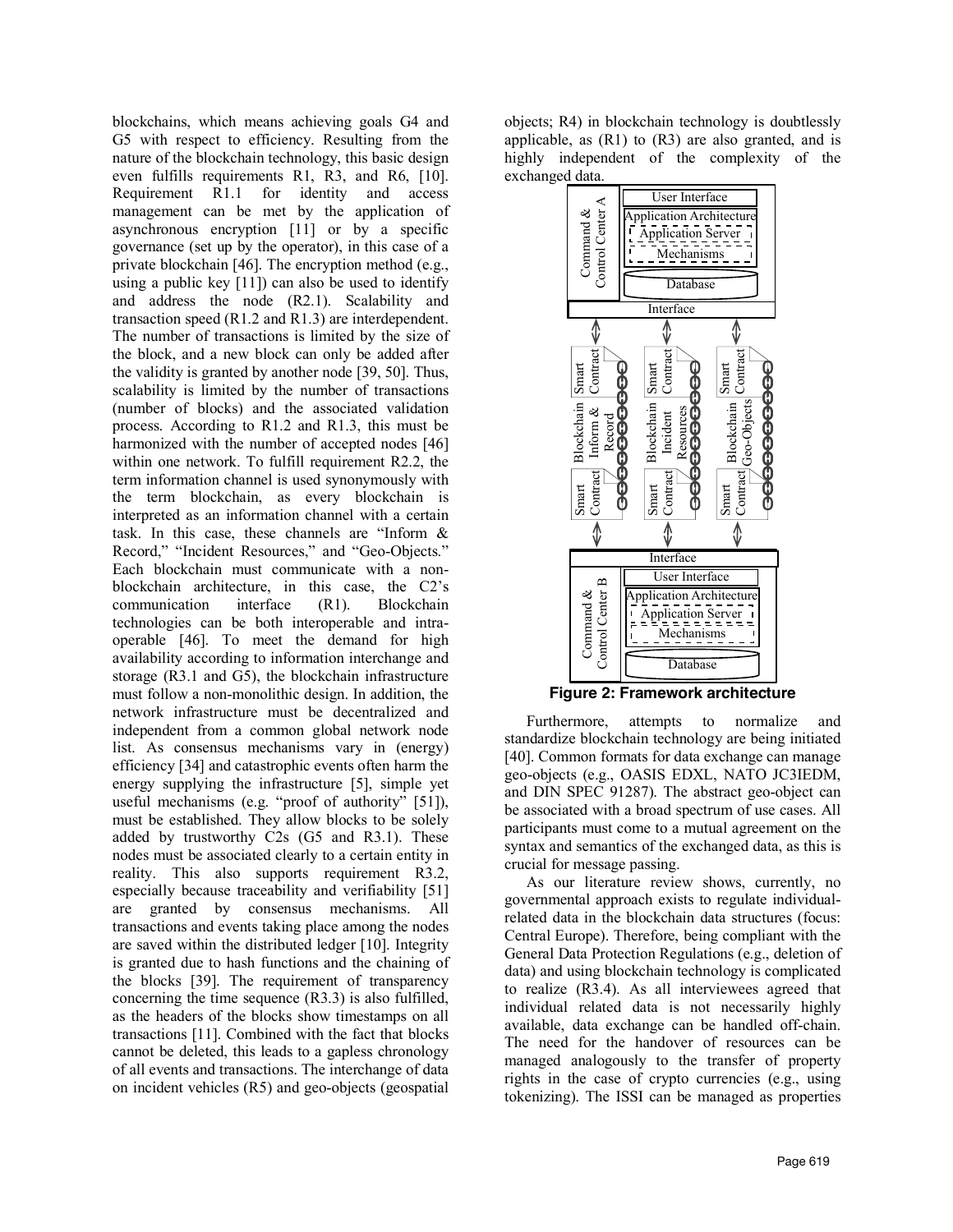and handed over with the use of tokens (R5). To meet R6, the applied framework must support smart contracts. Because Turing complete smart contracts can be run on the nodes [14], such contracts must be defined and implemented to allow communication via interfaces. To realize R6.4, R6.5, and R6.6, a specified blockchain must be established. This independent blockchain could also perform the key management for encryption (e.g., for resources or geo-objects) and record off-chain data interchange (R3.3). Figure 2 shows the design of the framework architecture, the C2, and the planned three-fold blockchain application for protocol and logging, resources, and geo-objects.

#### **4.2 Evaluation**

As shown above, the framework can meet the solution-neutral demands of the interviewed experts from a theory-based view.



**Figure 3: Suitability evaluation framework [adopted from 32]**

According to [32], the evaluation of the applicability of blockchain technology for an application area is a complex task because of the lack of (product) data and uncertain (reliable) technology evaluation. They suggested using a "suitability evaluation framework" that evaluates the suitability/applicability of a use case according to its characteristics (attributes) and not because of a (technical) component description. The framework uses a decision tree structure (Figure 3).

Three fundamental use cases associated with the three blockchain applications were derived to completely describe all characteristics. Figure 4 shows the use case dealing with (regular) dispatching and alerting.



**Figure 4: UC 1 (dispatching and alerting)**

The numbers indicate a common sequence in the case. After an emergency is registered, the controller of C2 A receives a suggestion (1) for the dispatching based on the current move-out order, the current position and type, and the availability (status) of incident resources, as saved in the blockchain (incident resources and geo-objects). If the dispatcher accepts the suggestion, incident resources are alerted (4), and in the case of external operation resources, they are requested from the responsible C2 (3). Requests and decisions are stored in the blockchain ("Inform & Record"). If the request is granted by controller C2 B, the incident resource can be dispatched (2). The ISSI (received from the blockchain) is used to alert the incident forces (5). The new status of the forces is updated and stored in the blockchain (incident resources), and the whole process is logged ("Inform & Record").





The second use case is displayed in Figure 5. It is initiated by registering the demand for a group of incident resources (supra-regional demand).

After the demand is registered, an identification of the requirements associated with geospatial information is initiated (1). The demand and process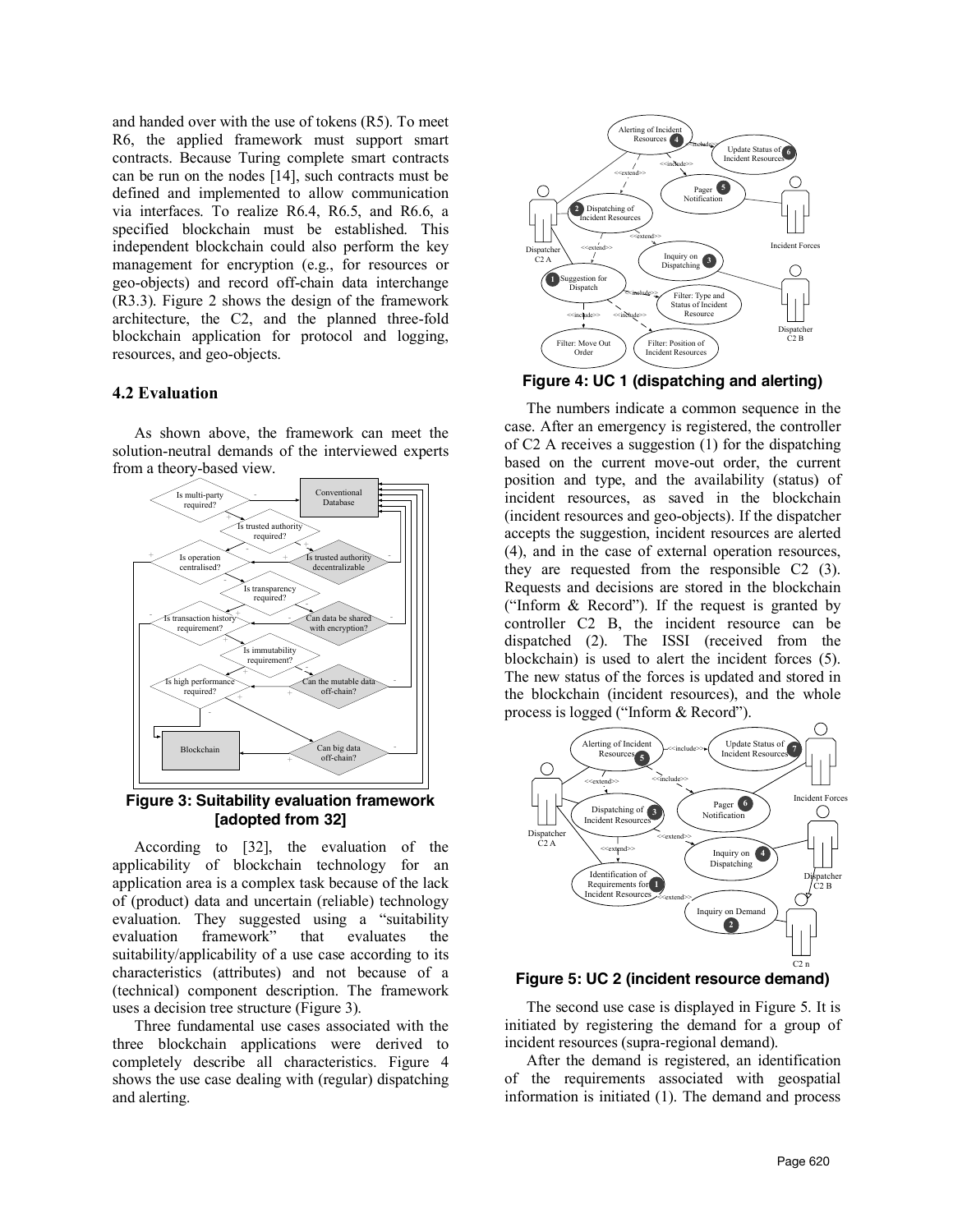are logged in blockchain ("Inform & Record"). If the demand can be met (2), an offering is sent to C2 A. The dispatcher now can accept the offering (3). In this case, another inquiry is sent to controller C2 B to address rapidly changing emergency scenarios (4, stored in blockchain "Inform & Record"). Then, incident resources can be alerted (5) and the process is the same as in the use case (dispatching and alerting).

The third use case deals with the collection and management of geospatial data.



**Figure 6: UC 3 (geospatial data)**

(1) After geo-information is registered, it is stored in the blockchain (geo-objects). The request is registered (2) in the blockchain ("Inform & Record"), and the smart contract informs the recipients of the information. If the recipient is validated, the information is displayed (3), and a read receipt is generated (4). Smart contracts inform the dispatcher of the read receipt and store the transaction (5). Finally, the read receipt is displayed (6).

| Question/Use Case                     |        | $\overline{c}$ | ζ |
|---------------------------------------|--------|----------------|---|
| Is multi-party required?              |        |                |   |
| Is trusted authority required?        | $_{0}$ | 0              |   |
| Is trusted authority decentralizable? |        |                |   |
| Is operation centralized?             | 0      | 0              | 0 |
| Is transparency required?             | X      | X              | X |
| Can data be shared with encryption?   |        |                |   |
| Is transaction history required?      |        |                |   |
| Is immutability required?             |        |                | X |
| Can the mutual data off-chain?        |        |                |   |
| Is high performance required?         | 1      | 1              |   |
| Can big data off-chain?               |        |                |   |
| Result (suitable)                     |        |                |   |

|  |  |  | Table 2: Results from the evaluation |
|--|--|--|--------------------------------------|
|--|--|--|--------------------------------------|

The application of the three use cases on the suitability evaluation framework led to the results shown in Table 2 (Legend: "1": yes; "0": no; "X": partially; "-": transitive). Following the evaluation scheme by [32], the defined use cases are suitable to be implemented with blockchain technology.

#### **5. Discussion**

As mentioned above, the aim of this study is designing and evaluating a framework for the adoption of blockchain technology in the case of emergency response. Based on various sources (academic literature, applicable laws and regulations, and interviews with experts), we developed and evaluated the framework by applying a DSR approach. Therefore, our artifact and the related knowledge gained from the study contribute to research and real-world applications alike. On one hand, we showed how blockchain technology seems to meet all the desired requirements for trust and information security. Since the blockchain can be individually configured, it can be specifically designed to meet the requirements for an information channel between participants. As a result, entire architectures with multiple blockchains ("Inform & Record," "Incident Resources," and "Geo-Objects") are solutions to interconnect multiple command and control center systems and mobile emergency units. Because of the needed availability in emergency scenarios, distributed and efficient blockchain layouts are more suitable than monolithic and resourceintensive layouts. In particular, the need for timely, accurate, and reliable information [7, 27] seems to be met by blockchain technology. Interestingly, our study revealed that the goals and requirements of emergency response resemble key concepts of information security management. For example, confidentiality, integrity, and availability [44] play an important role [1, 52], even non-repudiation, authentication, and authorization are directly related to the stated goals and requirements (e.g., G5.2, R3, and R4). General characteristics of information technology (IT) networks like scalability and the speed of transactions were addressed by the interviewees and were formulated as requirements for emergency response (e.g., R1.1 and R1.2), to give some examples. We assume that this is a valid starting point for further research in this area, in particular regarding the key concepts of information security and the application of blockchain technology in specific context environments.

In general, the practicability of the framework should be investigated in a broader manner. The empirically derived requirements are not only valid for fire departments, as most interviewees agreed in principle. Still, additional requirements could result from certain demands of police, rescue or even military services. The more organizations are involved, complexity increases and the more identity management and trust becomes relevant. The use of the blockchain for supporting identity management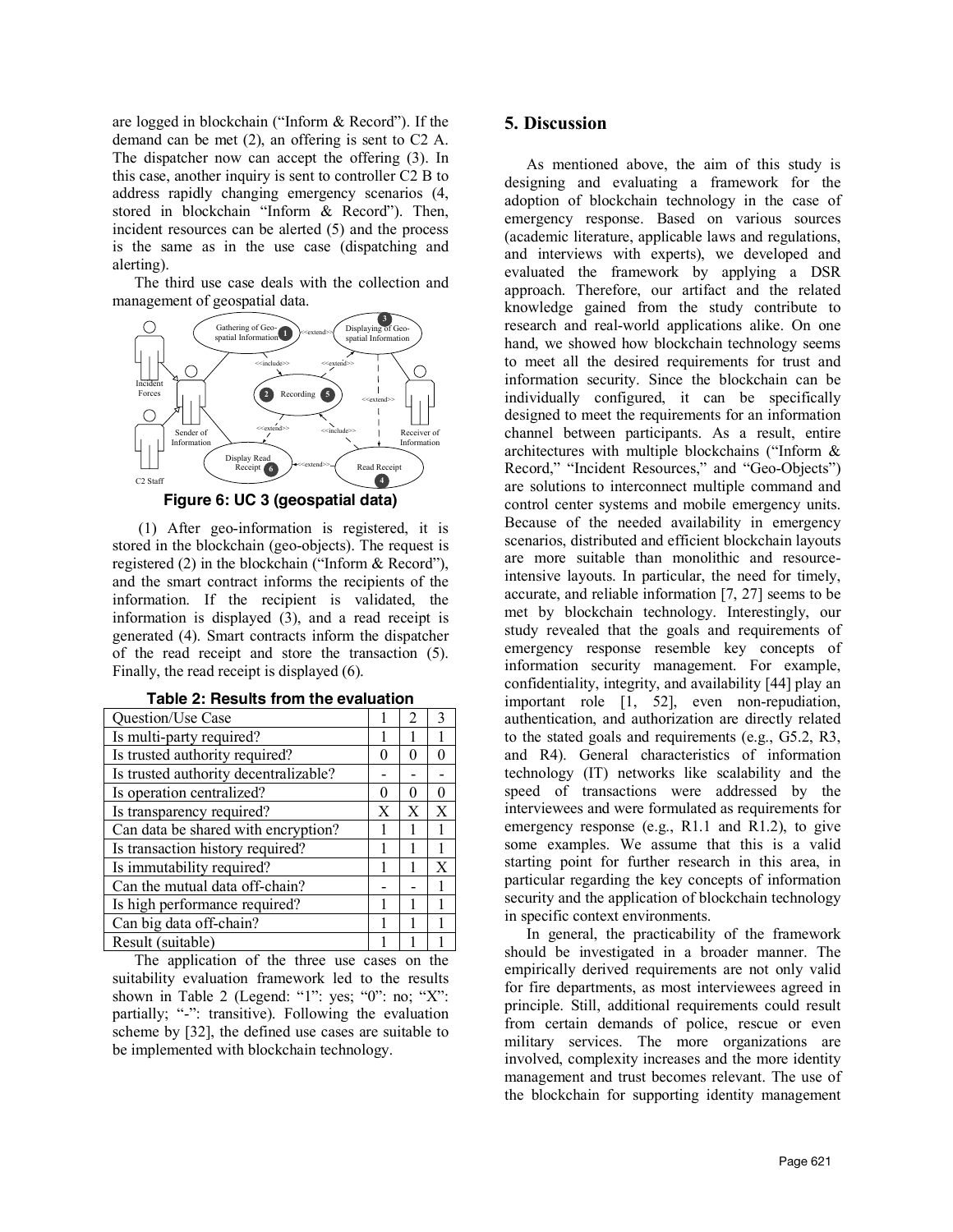[15, 54] and discussions on trust [4, 26] can serve as a starting point to analyze the potential in cases of emergency incidents or natural disasters in an overall setting. Regarding the practical application of the framework, we are currently discussing the implementation of the technology with the case fire department. It is planned to implement a proof of concept with partners from industry to show the applicability of the blockchain technology in this context.

#### **6. References**

[1] Adler, C., M. Krüsmann, T. Greiner-Mai, A. Donner, J.M. Chaves, and À.V. Estrem, "IT-Supported Management of Mass Casualty Incidents: The e-Triage Project", Proceedings of the 8th International ISCRAM Conference, (2011), 1–5.

[2] Allen, D.K., S. Karanasios, and A. Norman, "Information sharing and interoperability: the case of major incident management", European Journal of Information Systems 23(4), 2014, pp. 418–432.

[3] Arnott, D., and G. Pervan, "Design Science in Decision Support Systems Research: An Assessment using the Hevner, March, Park, and Ram Guidelines", Journal of the Association for Information Systems 13(11), 2011, pp. 923–949.

[4] Auinger, A., and R. Riedl, "Blockchain and Trust: Refuting Some Widely-held Misconceptions", Proceedings of the International Conference on Information Systems - Bridging the Internet of People, Data, and Things, ICIS 2018, San Francisco, CA, USA, December 13-16, 2018, (2018).

[5] Baldini, G., S. Karanasios, D. Allen, and F. Vergari, "Survey of Wireless Communication Technologies for Public Safety", IEEE Communications Surveys & Tutorials 16(2), 2014, pp. 619–641.

[6] Beck, R., M. Avital, M. Rossi, and J.B. Thatcher, "Blockchain Technology in Business and Information Systems Research", Business & Information Systems Engineering 59(6), 2017, pp. 381–384.

[7] Bharosa, N., J. Lee, M. Janssen, and H.R. Rao, "A case study of information flows in multi-agency emergency response exercises", Digital Government Society of North America (2009), 277–282.

[8] Bodenbenner, P., S. Feuerriegel, and D. Neumann, "Design Science in Practice: Designing an Electricity Demand Response System", In J. vom Brocke, R. Hekkala, S. Ram and M. Rossi, eds., Design Science at the Intersection of Physical and Virtual Design. Springer Berlin Heidelberg, Berlin, Heidelberg, 2013, 293–307.

[9] Cai, G., "Extending Distributed GIS to Support Geo-Collaborative Crisis Management", Annals of GIS 11(1), 2005, pp. 4–14.

[10] Chatterjee, R., and R. Chatterjee, "An Overview of the Emerging Technology: Blockchain", 2017 3rd International Conference on Computational Intelligence and Networks (CINE), IEEE (2017), 126–127.

[11] Christidis, K., and M. Devetsikiotis, "Blockchains and Smart Contracts for the Internet of Things", IEEE Access 4, 2016, pp. 2292–2303.

[12] Crosby, M., Nachiappan, Pradan Pattanayak, Sanjeev Verma, and Vignesh Kalyanaraman, "BlockChain Technology: Beyond Bitcoin", Applied Innovation Review (2), 2016, pp. 16.

[13] Davidson, S., P. De Filippi, and J. Potts, "Economics" of Blockchain", SSRN Electronic Journal, 2016.

[14] Dinh, T.T.A., R. Liu, M. Zhang, G. Chen, B.C. Ooi, and J. Wang, "Untangling Blockchain: A Data Processing View of Blockchain Systems", IEEE Transactions on Knowledge and Data Engineering 30(7), 2018, pp. 1366– 1385.

[15] Dunphy, P., and F.A.P. Petitcolas, "A First Look at Identity Management Schemes on the Blockchain", IEEE Security & Privacy 16(4), 2018, pp. 20–29.

[16] Fill, H.-G., and F. Härer, "Knowledge Blockchains: Applying Blockchain Technologies to Enterprise Modeling", 51st Hawaii International Conference on System Sciences, HICSS 2018, Hilton Waikoloa Village, Hawaii, USA, January 3-6, 2018, (2018), 1–10.

[17] Gilbert, S., and N. Lynch, "Brewer's conjecture and the feasibility of consistent, available, partition-tolerant web services", ACM SIGACT News 33(2), 2002, pp. 51.

[18] Gregor, S., and A.R. Hevner, "Positioning and Presenting Design Science Research for Maximum Impact", MIS Quarterly 37(2), 2013, pp. 337-A6.

[19] Herlihy, M., "Blockchains from a distributed computing perspective", Communications of the ACM 62(2), 2019, pp. 78–85.

[20] Hevner, A.R., "A three cycle view of design science research", Scandinavian Journal of Information Systems 19(2), 2007, pp. 4.

[21] Hevner, A.R., S.T. March, J. Park, and S. Ram, "Design Science in Information Systems Research", Management Information Systems Quarterly No. 1(Vol. 28), 2004, pp. 75–105.

[22] Hyvärinen, H., M. Risius, and G. Friis, "A Blockchain-Based Approach Towards Overcoming Financial Fraud in Public Sector Services", Business & Information Systems Engineering 59(6), 2017, pp. 441– 456.

[23] Kane, E., "Is Blockchain a General Purpose Technology?", SSRN Electronic Journal, 2017.

[24] Kapsammer, E., B. Pröll, W. Retschitzegger, W. Schwinger, M. Weißenbek, and J. Schönböck, "The Blockchain Muddle: A Bird's-Eye View on Blockchain Surveys", Proceedings of the 20th International Conference on Information Integration and Web-based Applications & Services - iiWAS2018, ACM Press (2018), 370–374.

[25] Karahannas, M., and M. Jones, "Interorganizational Systems and Trust in Strategic Alliances", ICIS Proceedings 1999, (1999), 13.

[26] Khalifa, D., N.A. Madjid, and D. Svetinovic, "Trust Requirements in Blockchain Systems: A Preliminary Study", 2019 Sixth International Conference on Software Defined Systems (SDS), IEEE (2019), 310–313.

[27] Killeen, J.P., T.C. Chan, C. Buono, W.G. Griswold, and L.A. Lenert, "A Wireless First Responder Handheld Device for Rapid Triage, Patient Assessment and Documentation during Mass Casualty Incidents", AMIA 2006 Symposium Proceedings, (2006), 429–433.